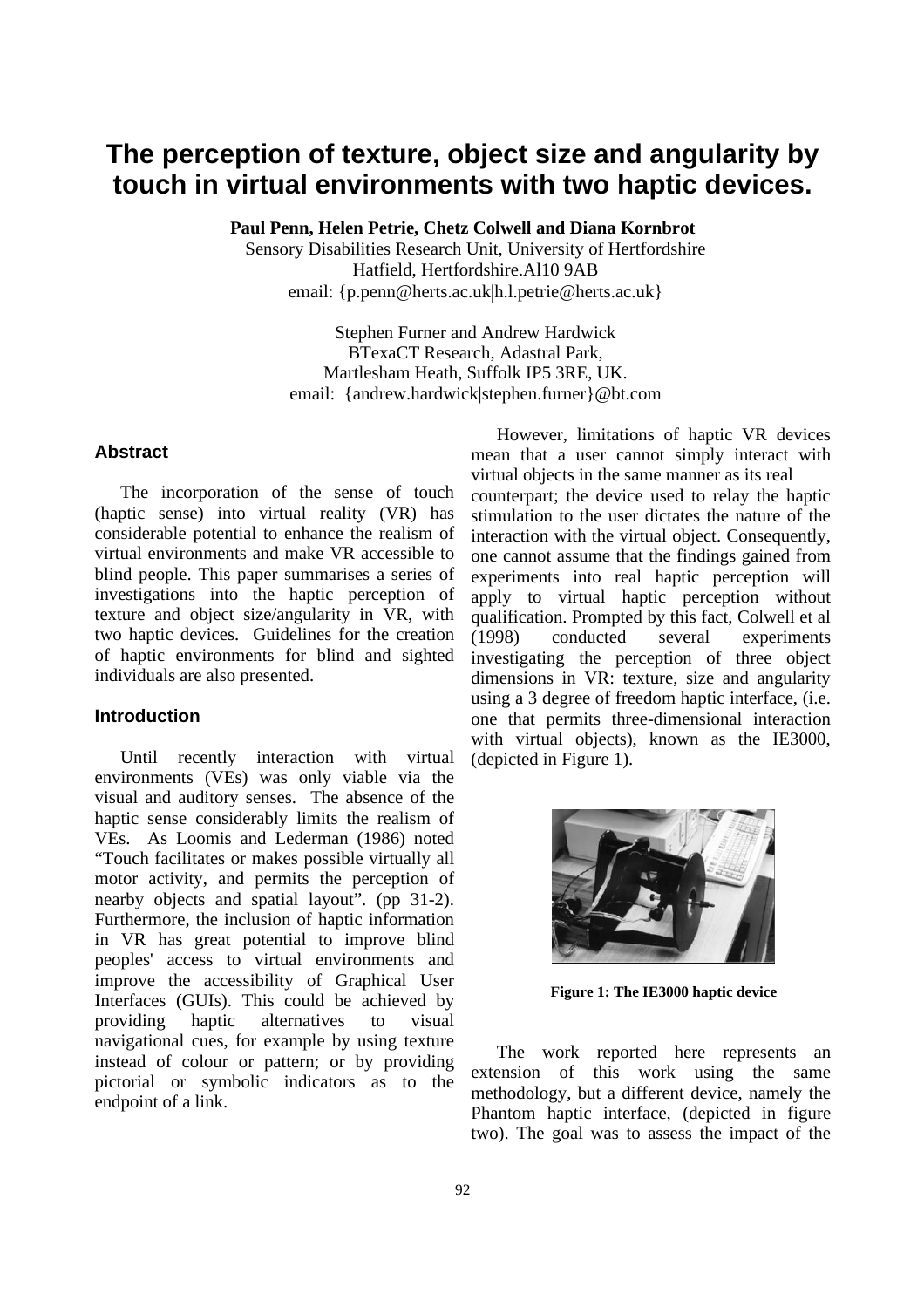specific device used on the perception of roughness, size and angularity in haptic VR.



**Figure 2: The Phantom haptic device** 

#### **The perception of virtual texture**

#### **The Methodology for Measuring Subjective Roughness**

The methodology used to measure preceived roughness is based on a technique known as magnitude estimation, devised by Stevens (1962). With this technique observers first assign an arbitrary number of their own choice to the intensity of a baseline (standard) stimulus presented by the experimenter. They are then presented with a series of further stimuli and asked to assign an intensity number to each that reflects its perceived intensity relative to the baseline. So, for example, with texture stimuli if the participant assigned the baseline texture with a roughness value of 5 and thought the following texture to be twice as rough they would assign it a roughness value of 10. If on the other hand they thought it was half as rough they would assign it a value of 2.5. The psychological theory underpinning this method states that the relationship between the perceived intensity of a psychological characteristic e.g. roughness, is related to the actual intensity of a physical characteristic of the stimuli raised to some power. The power to which the stimuli is raised, referred to as the **exponent,** is critical as it describes the relationship between the perceived intensity and the actual intensity of the physical stimuli. For the purposes of this summary it suffices to point out that a positive exponent means that perceived roughness **increases** with increases in the physical intensity of the stimuli;

while a negative exponent means that perceived roughness **decreases** with increases in the physical intensity of the stimuli.

#### **Texture perception in reality**

 Lederman et al (1972-1999) have conducted most of the contemporary work on roughness perception for real surface texture. In these experiments the stimuli were metal plates with equally spaced grooves cut or etched lengthways into them. The depth profile of such plates is that of a periodic rectangular waveform. Such textures are composed of three elements: amplitude (groove depth), groove width (the width of the groove itself); and land width (the spacing between the grooves). Magnitude estimations of the roughness of such stimuli have indicated that groove width constitutes the actual intensity of such textured stimuli and is the most significant determinant of the perceived roughness of real textures. With such textures perceived roughness increases as a function of increasing groove width i.e. a positive exponent. (e.g. Lederman, 1972). Limitations of the hardware preclude a direct translation of Ledermans work into a VE; plates featuring a rectangular waveform were not adopted, as the haptic image quality was inadequate due to the infinitesimal size of the virtual contact point. Regular sinusoidal waveforms were possible however. Unlike rectangular waveform stimuli these are defined by two elements: groove width (i.e. peak to peak width) and amplitude.

#### **The experimental procedure**

In this experiment the stimuli consisted of ten virtual textures mounted on plates featuring an area of sinusoidal shaped parallel grooves running the entire length of the plate and measuring 4 cm. in width. The amplitude of the grooves (i.e. half the peak to peak height) was constant across the plates at .1125mm. The ten plates differed in terms of their respective sinusoidal groove widths, used to manipulate the participants' judgements of their roughness. The groove widths utilised ranged between .675mm and 2.700mm in 10 equal increments of .225mm.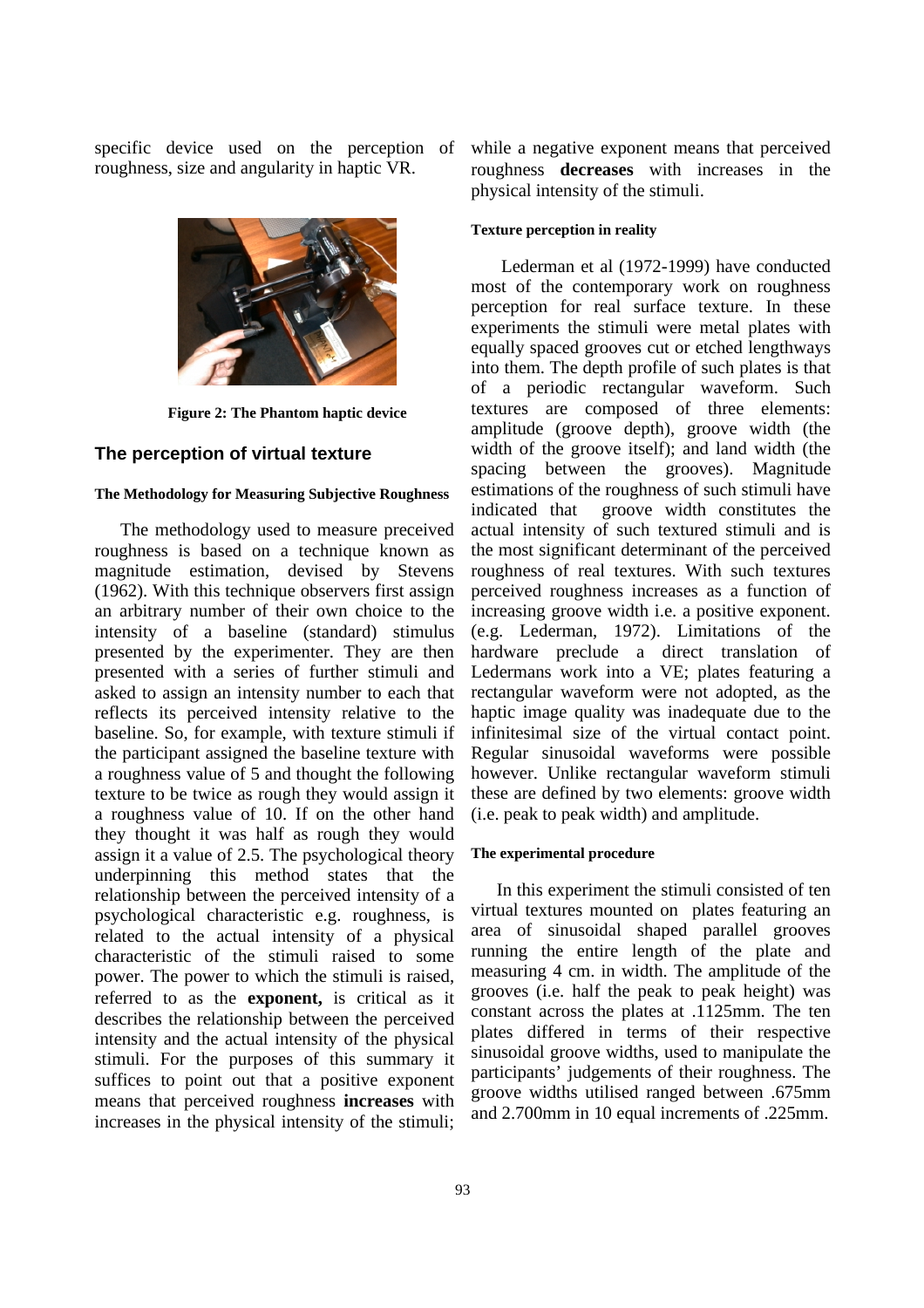Interaction with the virtual textures with the Phantom device occurred via two endpoints, a stylus and a thimble. The IE3000 originally had a stylus, but this was removed for the experiment. A small cover was fitted to the connection point, which was then grasped by the participants.

 The participants made magnitude estimates on the ten virtual textures, randomly ordered by the computer, by sweeping the stylus/thimble endpoint across the textured surface once. This procedure was repeated six times for both the thimble and stylus endpoints (the order in which the endpoints were used was counterbalanced between participants). White noise was relayed to the participants via headphones throughout the duration of the experiment to prevent them from obtaining any audio cues to the dimensions of the virtual textures. This procedure replicates Colwell et al (1998).

**Summary of results: Virtual textures** 

## **Ease of discrimination for blind and sighted users between devices**

Sighted participants found the same virtual textures more difficult to distinguish with the IE3000 device than with the Phantom device. Thus the same increment between virtual textures might not be sufficient for all users to distinguish between them across different devices.

## **Consistency of roughness perception between sighted and blind users**

The rate (exponent) at which perceived roughness changed as a result of groove width variation did not significantly differ between blind and sighted participants with either the IE3000 or Phantom devices.

## **Direction of relationship between groove width and perceived roughness**

The relationship between the perceived roughness of the virtual textures and the geometry of those textures was, for the majority of individuals, the opposite of that found for the

real textures used by Lederman & her coworkers. They found that perceived roughness increased as a function of increasing groove width (positive exponent), whereas in our virtual reality studies perceived roughness increased as a function of decreasing groove width (negative exponent).

#### **The effect of the endpoint device used**

The endpoint used with a specific device can exert a significant effect on the rate (exponent) at which perceived roughness changes as a function of given increments in groove width. In effect, a given increase in a textures groove width can produce a greater or smaller increase in perceived roughness depending on the endpoint used. In the experiment involving the Phantom device it was found that the negative exponent was greater for the thimble than for the stylus endpoint for both blind and sighted participants.

## **Variation between individuals in perceived roughness**

Although there was no reliable difference between blind and sighted people in the perceived roughness of the virtual textures, there was a good deal of variation in the rate (exponent) at which perceived roughness increased/decreased as a results of variation in groove width between individuals.

**Replication of IE3000 results** The results obtained with the Phantom device are very similar to those with the IE3000, indicating that the phenomena are quite general and likely to apply to any three degree of freedom haptic VR device.

## **Perception of size and angularity of three dimensional virtual objects**

The methodology of the these experiments was somewhat novel, as research pertaining to the perception of object properties such as size tends to focus on the exploratory procedures (EPs) used when making such a judgement e.g.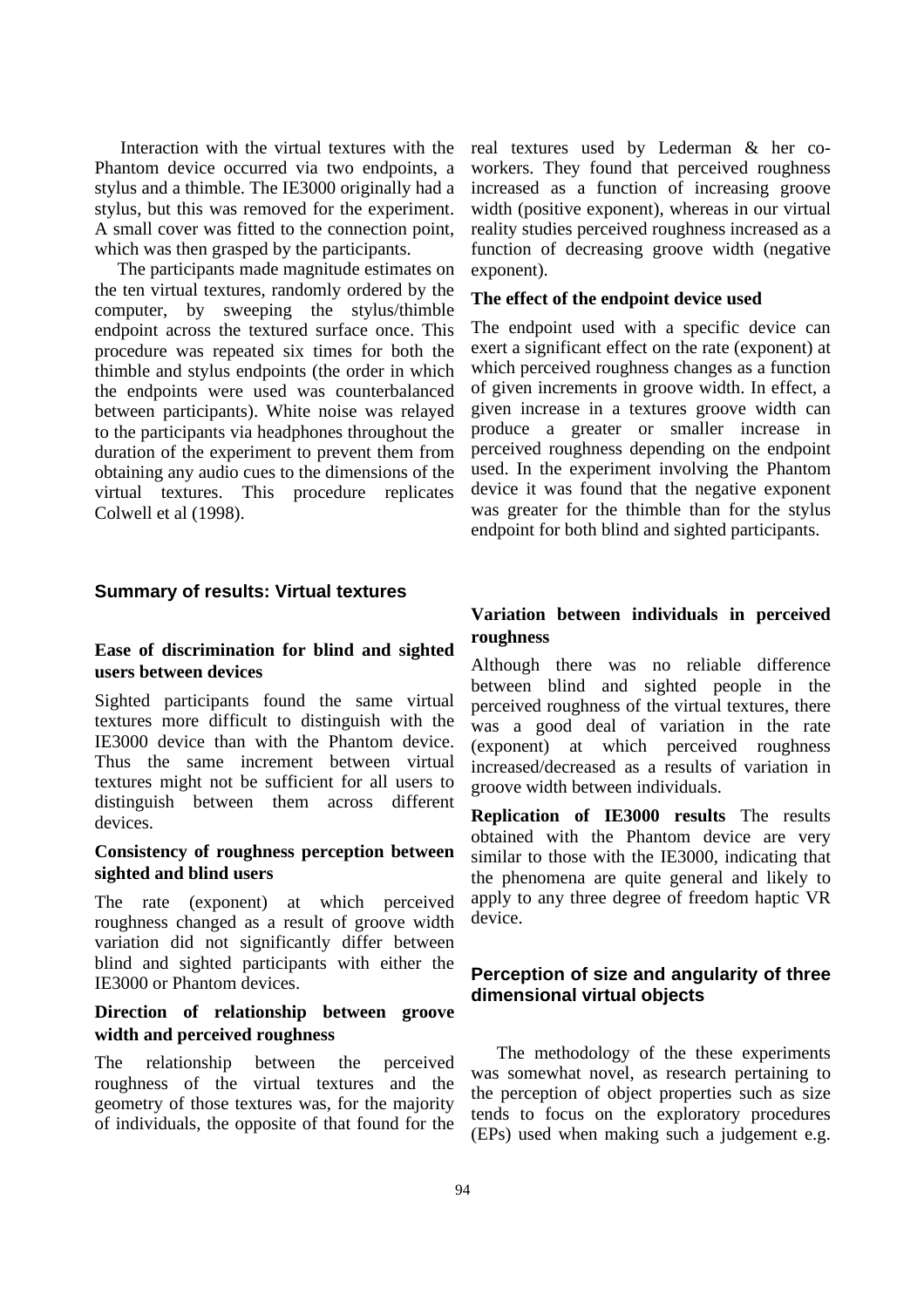Lederman et al (1987). EPs can be defined as the specific hand movements performed when examining a particular object property. The EPs used in arriving at estimations of size and angularity are a particularly pertinent variable in the context of HVR. The optimal EP for examining object size and angularity; that of **enclosure**, whereby one envelops all or part of the object with any number of fingers on one or both hands, is not possible with devices such as the IE 3000 and the Phantom. Instead the user is forced to explore virtual objects through single point interaction. The most analogous interaction in reality would be to explore an object using either a single finger or a pen, the implications of this EP for the accuracy of size/angularity perception are, as yet, unknown.

In our experiments, a total of 15 virtual objects were used: cubes and spheres were presented in three sizes: 2.7 cm, 3.6 cm and 4.5 cm. Each object and size permutation was presented in an **external** and **internal** exploration format; i.e. hollow variants of the shapes were explored from the inside. Three sheared cubes were used as the angular stimuli, all appearing in the internal, i.e. hollow exploration format and sheared at 18, 41 and 64 degrees respectively, their size was held constant at 3.6cm. The 15 virtual objects, randomly ordered by the experimenter were individually presented to the participants who gave their responses by using either an occluding sleeves ruler (pictured in Figure three) to make object size estimations or with an angular ruler (pictured in Figure four) to make degree of shear estimations. The sighted participants were blindfolded throughout the duration of the experiment to ensure a purely haptic judgement of the stimuli.



#### **Figure 3: The occluding sleeves ruler**



**Figure 4: The angular ruler** 

This procedure was repeated for both the thimble and stylus endpoints (the order in which the endpoints were used was counterbalanced between participants). This also replicates procedure of Colwell et al (1998).

## **Summary of Results: Virtual objects size and angularity perception**

## **Consistency of size estimates over different classes of objects between devices**

In the experiment involving the Phantom device participants underestimation of the spheres was significantly more pronounced than their underestimates of the cubes, however no such difference was found with the IE3000 device.

## **Consistency of size estimates over different sizes of objects between devices**

In the experiment involving the IE3000 device, accuracy decreased as a function of increasing size. This was the case with the spheres presented via the Phantom, but not the cubes, in which accuracy was similarly good for the smallest and largest cubes, but relatively poor for the intermediate sized cube.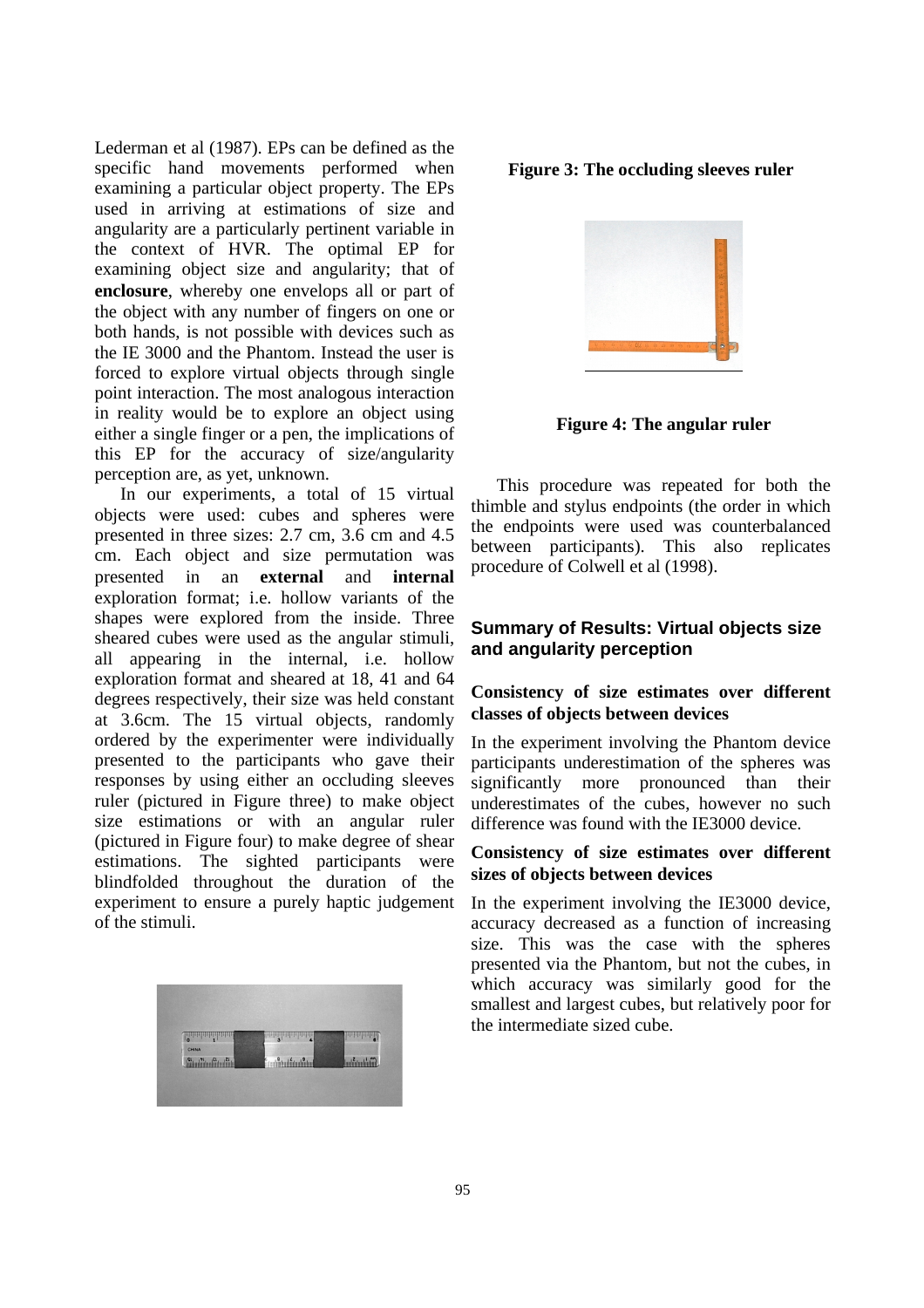## The "Tardis<sup>1</sup> Effect" Internal vs. External **exploration**

A virtual object that is explored internally will be judged as being significantly bigger than its external explored counterpart. This effect, dubbed the "Tardis effect" has been evident in the reported experiments irrespective of the device used, visual status of the participants, type and size of the objects examined.

## **Consistency between blind and sighted users estimates of object angularity between devices**

There was no statistically reliable difference between the blind and sighted individuals perception of object angularity with the Phantom device. However blind people gave significantly greater underestimates of the angularity of the sheared cubes than the sighted participants with the IE3000 device.

## **Consistency of angularity estimates between endpoints**

The accuracy of the blind and sighted participants estimates of the angularity of the sheared cubes varied as a function of the endpoint used with the Phantom, with the stylus yielding more accurate estimates of shear than the thimble endpoint.

## **Guidelines for the Implementation of Texture and object size/angularity**

The reported results have substantial implications for the implementation of touch in virtual reality. The fact that the results with two different end-points on the Phantom and the earlier study with the IE3000 are, on the whole, similar indicates their applicability to three degree of freedom haptic VR devices. The results yield the following guidelines for designers of haptic virtual environments:

j

## *Textures*

1) **Provide an adjustment facility for groove widths:** Cross platform compatible applications will require the facility for the operator to adjust the increment between the virtual textures groove widths to reflect the discrimination that is achievable with the specific device.

2) **To increase perceived roughness, decrease groove width:** Designers must bare in mind that in haptic VR increases in the groove width of which a texture is composed is predominantly associated with reductions in perceived roughness.

3) **Groove widths should remain the same for blind and sighted users:** It is not necessary to incorporate further adjustments to the increments between virtual texture grooves to produce similar results between blind and sighted users.

4) **Sensitivity to virtual textures is optimal**  with thimble attachment: If optimal sensitivity to the virtual textures is required for an application, designers should use the thimble attachment.

5) **Provide user adjustment of texture range:** Designers should implement a feature that permits the user to adjust the range of groove widths to reflect their discrimination ability

## **Size and Angularity**

1) **Calibrate object size to compensate for differences in users perception between devices.** Cross platform environments in which size and gross object shape are relevant features must include a facility to assess the consistency of an individuals size judgements across the applicable object sizes and types.

2) **Calibrate object size to compensate for differences in user's perception of internal and external objects:** If the internal objects are to be used, designers must compensate for disparity in the perceived size of equivalent internal and external objects.

<sup>&</sup>lt;sup>1</sup> The Tardis was the name given to the time travel machine featured in the popular science fiction series Dr. Who. Externally the machine appeared to be no larger than a phone box, but was far greater in size internally.